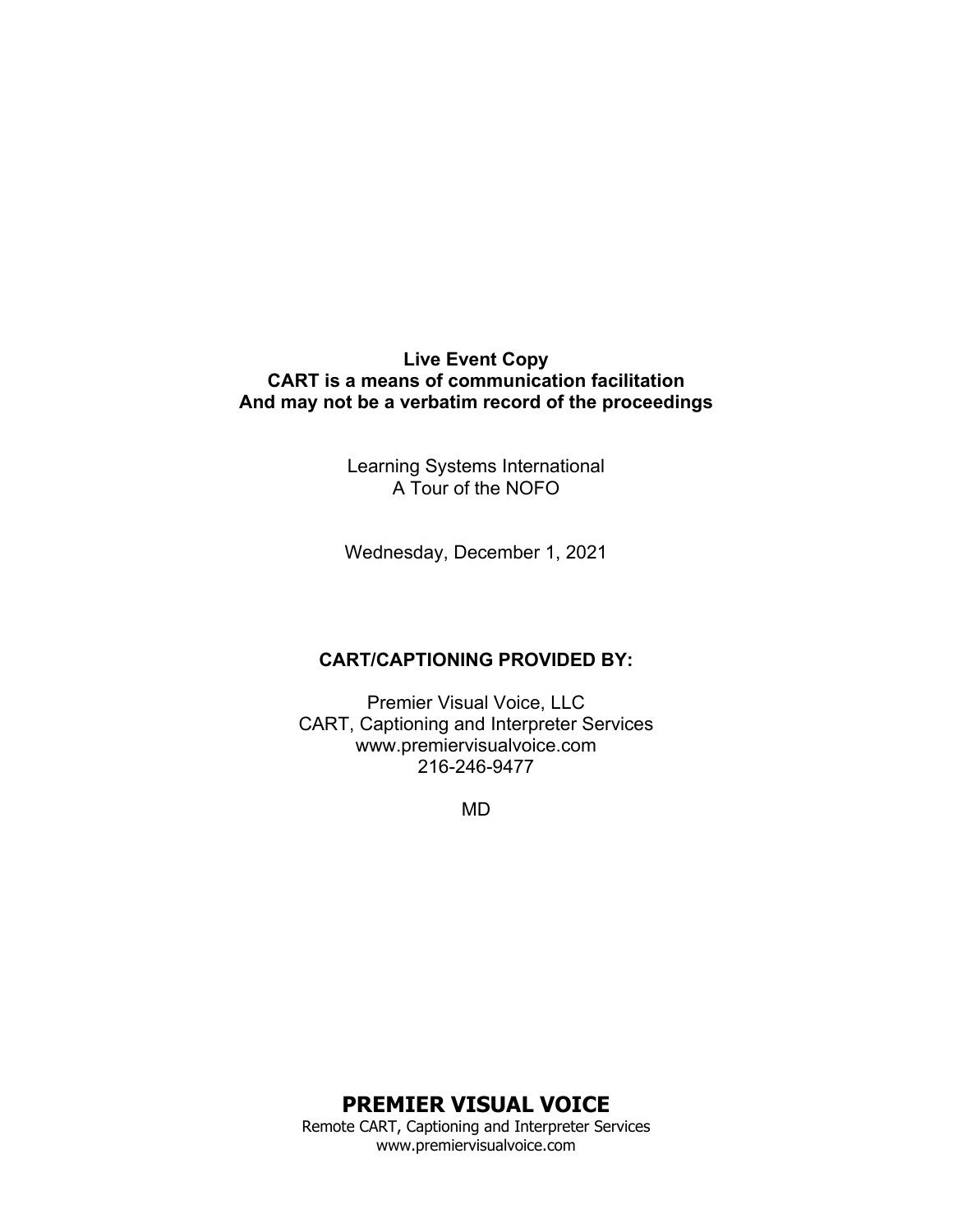15:32:41 >> Good afternoon and thank you for joining us. We are going to review the features we will use for this event.

15:32:57 Audios broadcasting by phone and online. Event is lecture only and microphones are muted to reduce background noise.

15:32:57 To adjust audio through computer, go to bottom left of the screen, click the small arrow next to the audiio settings and select a speaker.

15:33:10 Some fears get better audio and streaming and others get better quality by phone so if you have audio difficulties, you may want to try a different method. 15:33:16 There are several Zoom features we will use. At the top of the screen, click the options button and select exit full screen to display the chat panel on the right side of the slides.

15:33:27 Use the chat panel to receive links and resource information from the panelists or share idea and respond to session activities.

15:33:34 When using chat, select everyone from the drop-down menu and this allows everyone to see your comments.

15:33:38 Use the raise your hand feature if you have a technical issue and need assistance. I will contact you via chat to help you out.

15:33:39 Select Q&A panel to ask questions.

15:33:59 Select closed captioning icon for live captioning in English. If you wish to view captioning in Spanish, select the Stream Text link posted into chat to view them in your browser.

15:34:00 We are recording the event so let's start the recording and turn it over to the presenters.

15:34:03 >> Recording in progress

15:34:33 >> Good afternoon everyone. My name is Linda Cook. I am associate director with AmeriCorps Seniors. Welcome to today's session, A Tour of the Nocit of Funding Opportunity (NOFO) for the American Rescue Plan, Senior Demonstration Program as well as for the FGP SCP replacement opportunity that is now open.

**PREMIER VISUAL VOICE**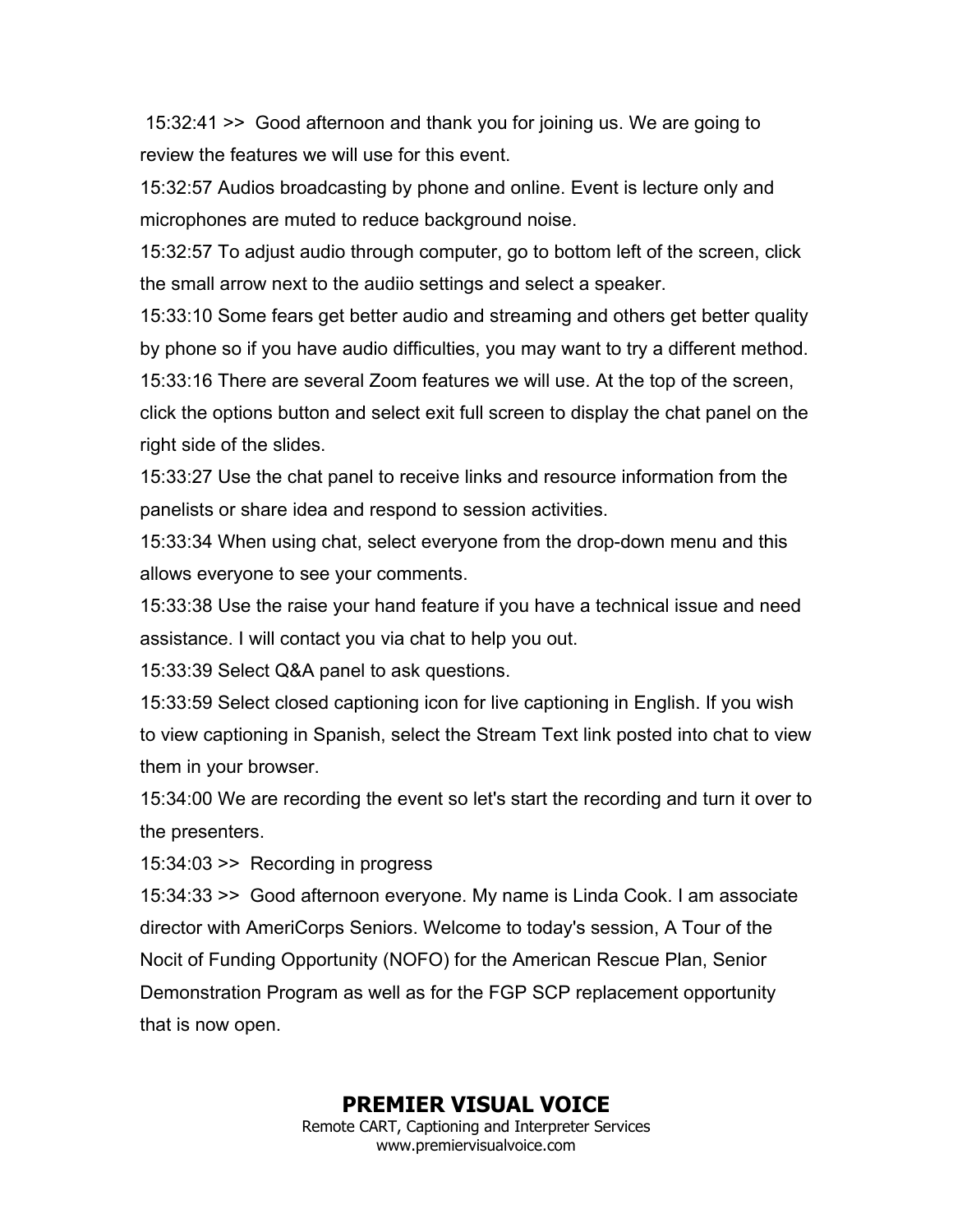15:34:48 I will be covering a number of items and first we will go over the competition basics for both of these programs.

15:35:06 Provide you with key resources and then do a quick tour of the notice funding opportunity. Both of these funding opportunities follow the same stream and structure, so I will do them together.

15:35:20 I will turn off the camera now because I am going -- I want to make sure that you are providing full attention to the slides.

15:35:55 >> Thank you, Linda. My name is Calynn Evans and I'm training and knowledge mismanagement -- training acknowledgment [indiscernible] I want to know who we have on the call today so the question is how would you describe primary field of your organization? Aging, volunteerism, community development, faith-based organizations, higher education, state County municipal or other local government or something else?

15:36:08 I will give you a couple -- I will give you a couple moments to complete the poll. Looks like majority of you have primary field being aging and then something else.

15:36:25 Looks like the responses are slowing down. If there's something else you are focused on, use the chat to identify what else you are focusing on.

15:36:31 We could close out the poll and share the results.

15:36:48 We have 38% focus on something else and 23% focus on aging.

15:36:52 Thank you for participating. We have another poll coming up after this.

15:37:04 We could bring up the next poll.

15:37:14 >> The poll was attached so it scrolls down and you'll see the second one was connected and the answer that one also.

15:37:25 >> All right, we did have a webinar yesterday and looks like 68% of you attended that webinar so thank you for joining us yesterday.

15:37:37 I will turn things back over to Linda to review the competition basics.

15:38:10 >> Thank you Calynn. Because this is competition, there are a few questions I cannot answer. If your question is specific or requires a lot of context

# **PREMIER VISUAL VOICE**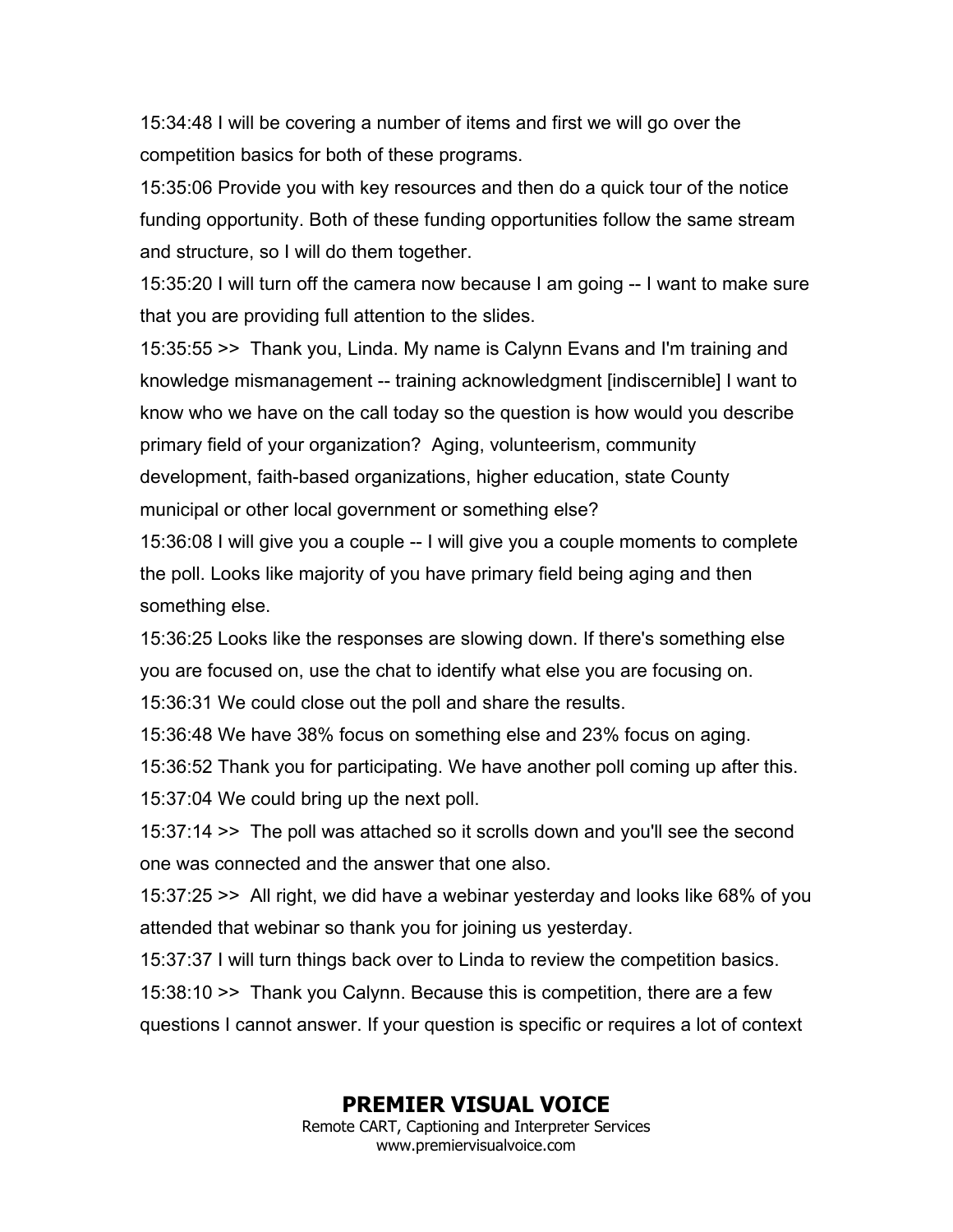and discussion, we cannot address that today. We want to make sure everyone gets all the information they need.

15:38:40 If that's the case, you could always feel free to send questions to the American rescue, SDP@cns.gov or the 2022, FGP SCP expansion@cns.gov and both of those addresses will be referenced a lot throughout the slides and they will be provided to you in the chat.

15:38:59 AmeriCorps, formerly known as CNCS, is the agency responsible for civic engagement. That means we lead civic engagement through service and volunteerism through grantmaking efforts in national days of service in the United States.

15:39:23 We help millions of Americans improve their lives and the lives of their fellow citizens through service. We do that mostly by working hand-in-hand with local partners to tap the ingenuity and can-do spirit of the American people the tackle our country's most pressing challenges.

15:39:28 Our mission is to improve lives, strengthen communities and foster civic engagement through service and volunteerism.

15:39:37 National service is an opportunity to volunteer your time and talent to make a difference in people's lives and to get things done for America.

15:40:04 Through AmeriCorps and AmeriCorps Seniors, individuals of any age can serve our country and their community by putting their valuable skills to use. As was mentioned during the webinar yesterday, the Senior Demonstration Program or SDP allows us to expand our program reach in a way that's different from our standard three programs.

15:40:30 For example, SDP program may have seniors serving kids with exceptional needs as well as their parents by providing parenting tips or homework assisting tips. As with -- as was stated in webinar yesterday, Senior Demonstration Authority which governs the Senior Demonstration Program allows us to fund innovative programming, the expectation is that activities will be carried out by seniors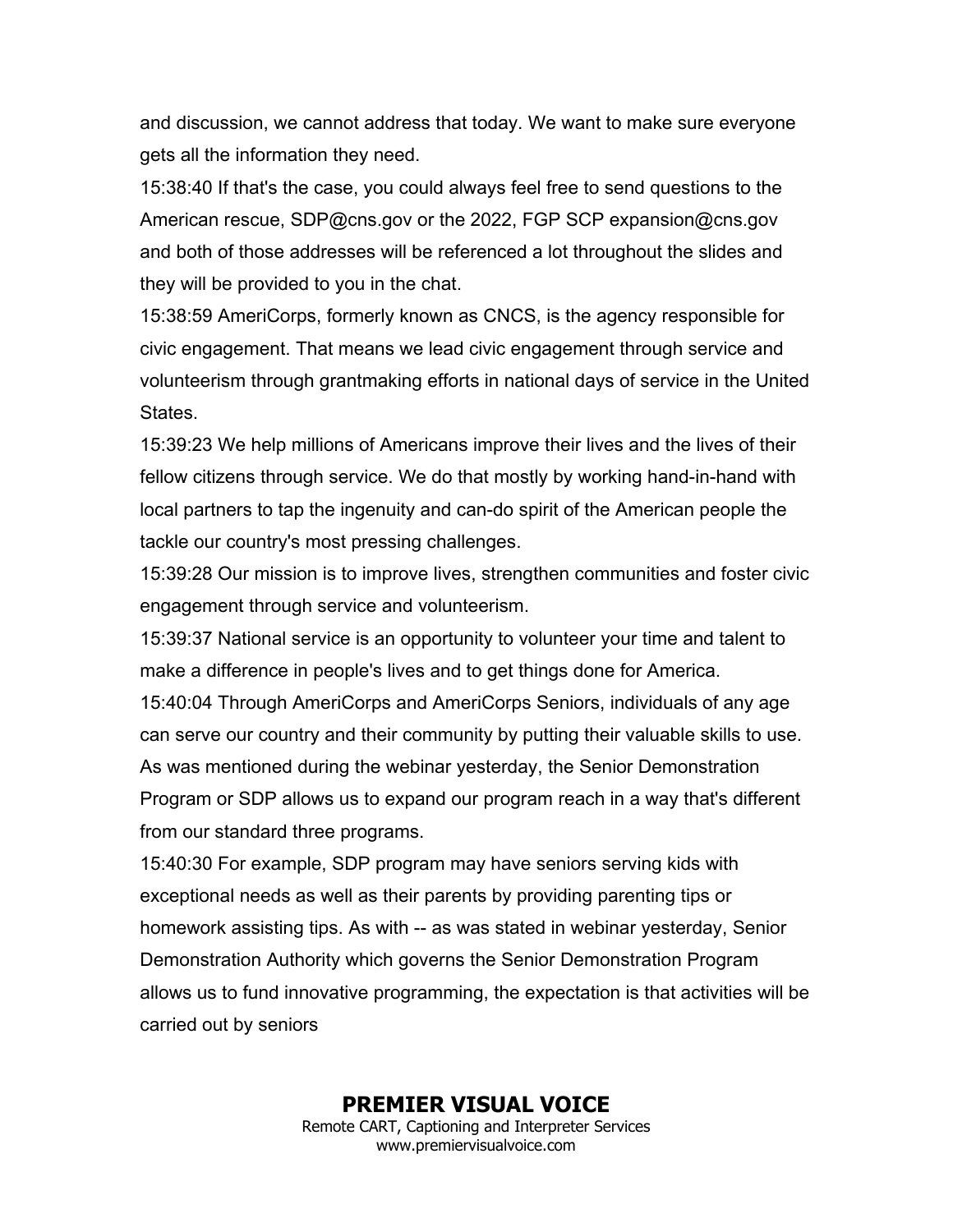15:40:55 But the program has new innovative twist to demonstrate the power of senior volunteers to make significant -- significant contributions in their communities as they recover and reopen after the CoVid 19 pandemic, or as they are seeking to replace FGP SCP programs no longer serving in communities. 15:41:23 If there are questions regarding the FGP SCP replacement opportunity, there is the email address noted there as well as the direct link to the FGP SCP replacement opportunity funding notice.

15:41:58 I will cover both of them today. A lot of my time will be spent on the American Rescue Plan, SDP program but I will incorporate FGP SCP -- I will incorporate FGP and SDP when I can -- SCP when I can.

15:42:08 Here's a schedule for upcoming training sessions and these are designed to give you information to assist and increase knowledge of our programs. Best practices and how to respond to requests for funding. 15:42:58 We will provide basic facts about both of these competitions. We are accepting applications now for the American Rescue Plan, Senior Demonstration Program as well as the FGP SCP expansion opportunity. Both of these announcements were released on the same day of November 1. Both of them have application instructions posted online on the website.

15:43:00 .

15:43:29 Applications are due by 5:00 PM Eastern time on February 3, 2022. The AmeriCorps Seniors American Rescue Plan Senior Demonstration Program notice opened on November 1 and it's our call for new applicants or organizations who don't have a current grant with AmeriCorps Seniors to respond to community-based needs, eliminated as result of CoVid 19 pandemic. 15:43:50 We are looking for efforts to help local communities recover -- recover from the CoVid 19 pandemic as well as we are interested in applications that establish or support education, vaccination and vaccination education efforts, particularly in heart to reach communities.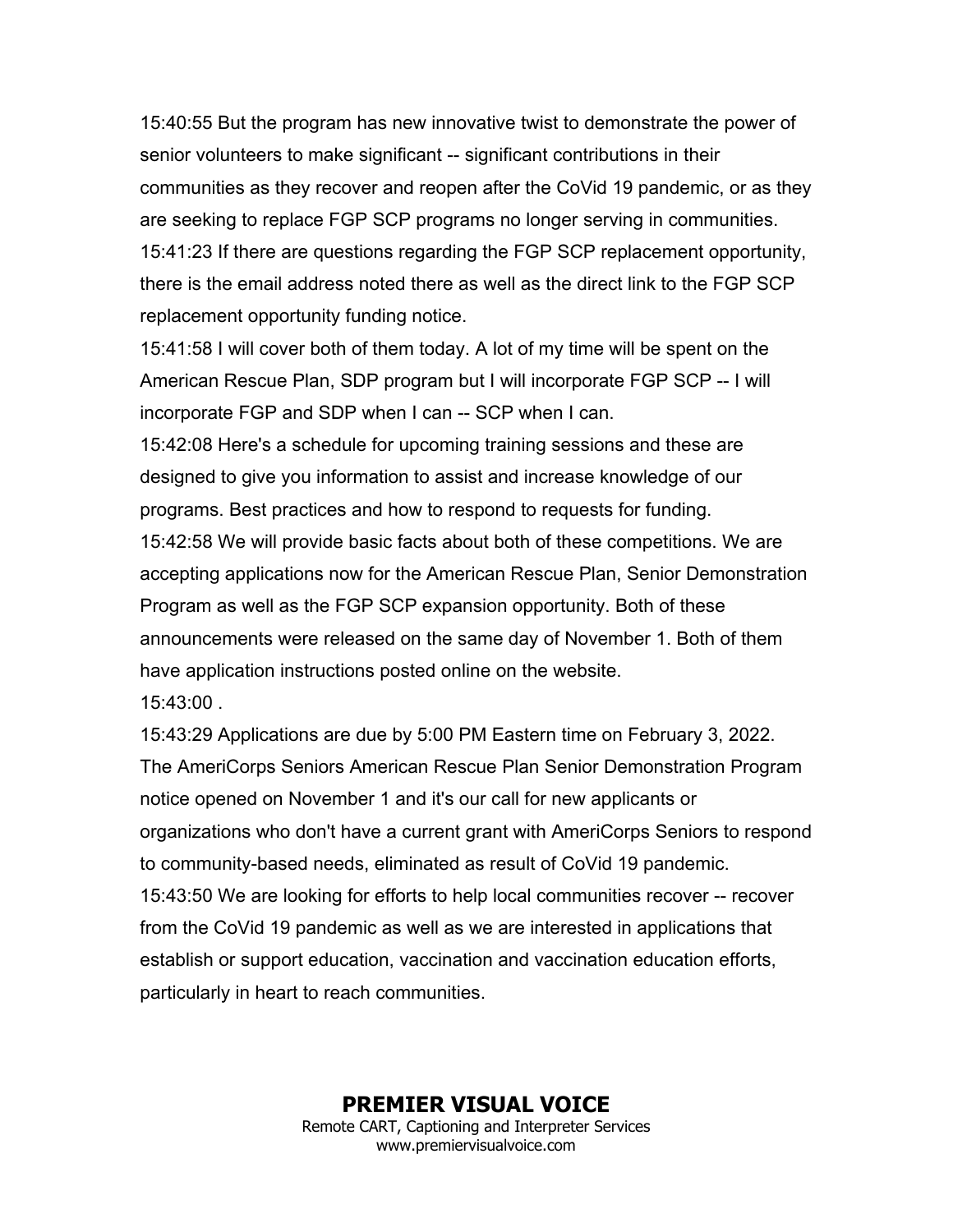15:44:01 We are looking for applications that actively engage in removing structural racial inequities, advanced racial equity and increase opportunity to achieve sustainable change in communities.

15:44:23 Finally, applicants may propose program in any county, city or town. Applicants are encouraged to propose programming in the priority areas established in Appendix A, list of priority areas.

15:44:51 For the funding opportunity -- AmeriCorps Seniors is programming ARP funding in accordance with section 231 of the DVSA which authorizes director of AmeriCorps Seniors to make grants to public and nonprofit organizations for the purpose of demonstrating innovative activities involving older Americans as volunteers.

15:45:00 And for testing whether older American volunteer programs may contribute to new objectives for certain national priorities.

15:45:07 The exercise in this authority, AmeriCorps Seniors can encourage innovation as communities recover and build back better.

15:45:36 Unlike other AmeriCorps Seniors funding opportunities, this opportunity is open for anywhere in the country. We have Appendix A for this competition that provides a list of areas where AmeriCorps Seniors is prioritizing funding overall application submitted for any area of the country are available for funding through this opportunity.

15:45:46 Now we will walk through a few key resources for both of these competitions.

15:46:21 On the screen, is a screenshot of the notice for the AmeriCorps Seniors American Rescue Plan Senior Demonstration Program. Most of the answers to any questions that you may have regarding what's in the notice, what's a priority, what area should we look for, is there a funding limit, all of these questions are in the Notice of Funding Opportunity.

15:46:36 This is your gateway to the competition. I recognize the print on this slide is small, but we wanted to show you all the funding opportunity page as it's currently on the website.

# **PREMIER VISUAL VOICE**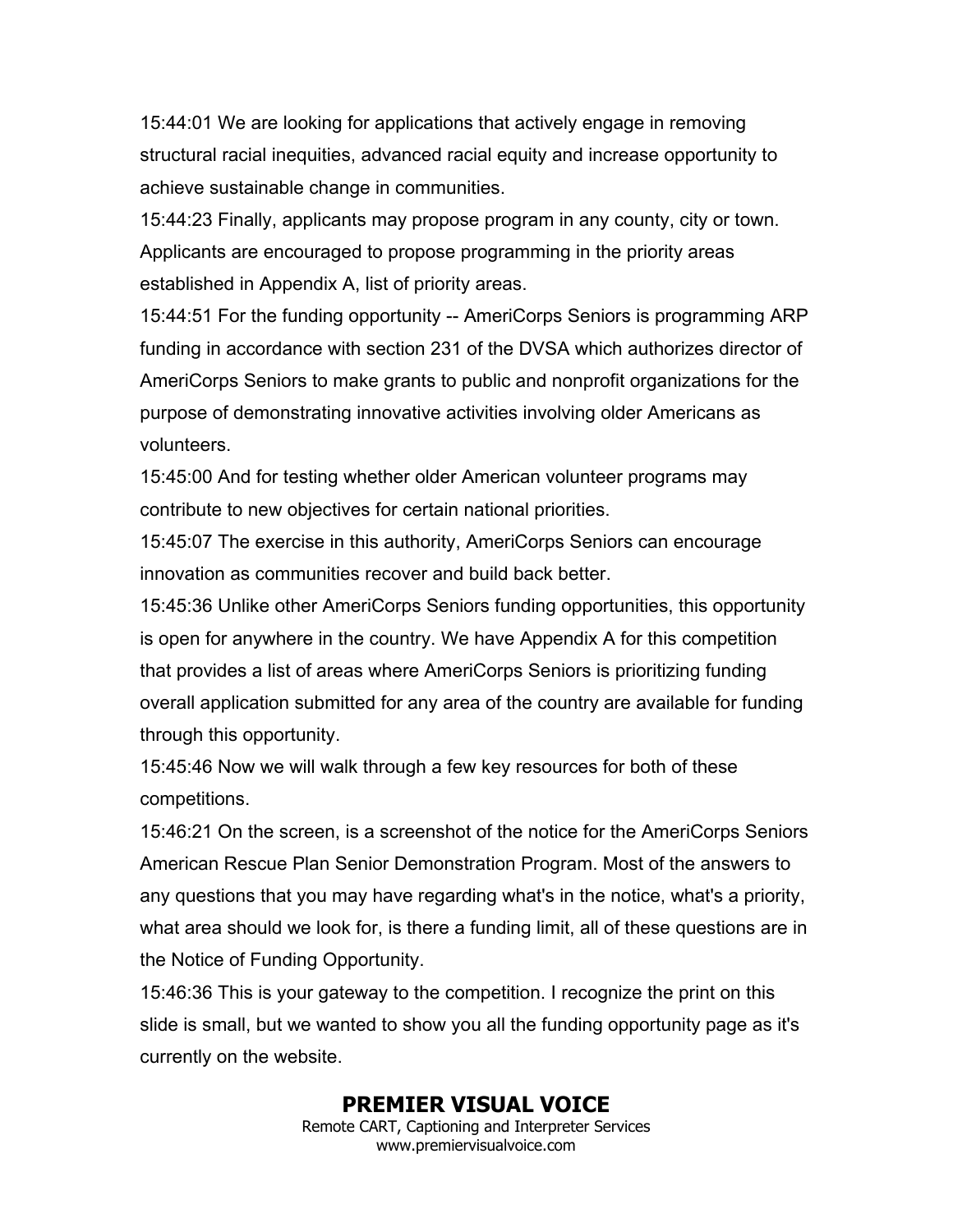15:47:00 The funding opportunity for the FGP SCP expansion is in a similar format. There is a link to the notice application instructions, relevant appendices and important dates.

15:47:50 Some of the key resources which will be important to you for both of these competitions are outlined as the following -- there's a link for the Notice of Funding Opportunity, that is establishes competition requirements, funding priorities and more so you want to start your review at the NOFO link for both ARP as well as for FGP SCP expansion competition.

15:48:01 Application instructions will give you step-by-step guide to navigating in eGrants. That is the electronic grants management system.

15:48:48 Appendix A will note any geographic service areas. For the FGP SCP expansion, there are specific geographic service areas which we are looking to fund for the ARP SDP competition could be anywhere in the country however we have developed Appendix A that lists priority funding specifically because there are no existing AmeriCorps Seniors program present in that area as well as these communities have been identified through our senses review attending high poverty areas.

15:49:13 Appendix B will always list performance measurement requirements. As a part of receiving these federal funds, all of our grantees are required to be able to demonstrate specific outputs, outcomes throughout the use of their program. 15:49:45 You will also be required to report on where you are with meeting those national performance measures. You will also find a technical assistance link on the NOFO pages that lists the webinars that are offered, as well as FAQs for both of these competitions as we get questions, all the information will be posted the FAQs are updated with the questions we receive.

15:49:58 Now we are going to do a quick walk-through of the notice. 15:50:25 Some of the priorities for the American Rescue Plan Senior Demonstration Program, the notice all of this comes from the notice directly - applicants must demonstrate how they will engage adults aged 55 and older to address one or more of the American Rescue Plan priorities.

### **PREMIER VISUAL VOICE**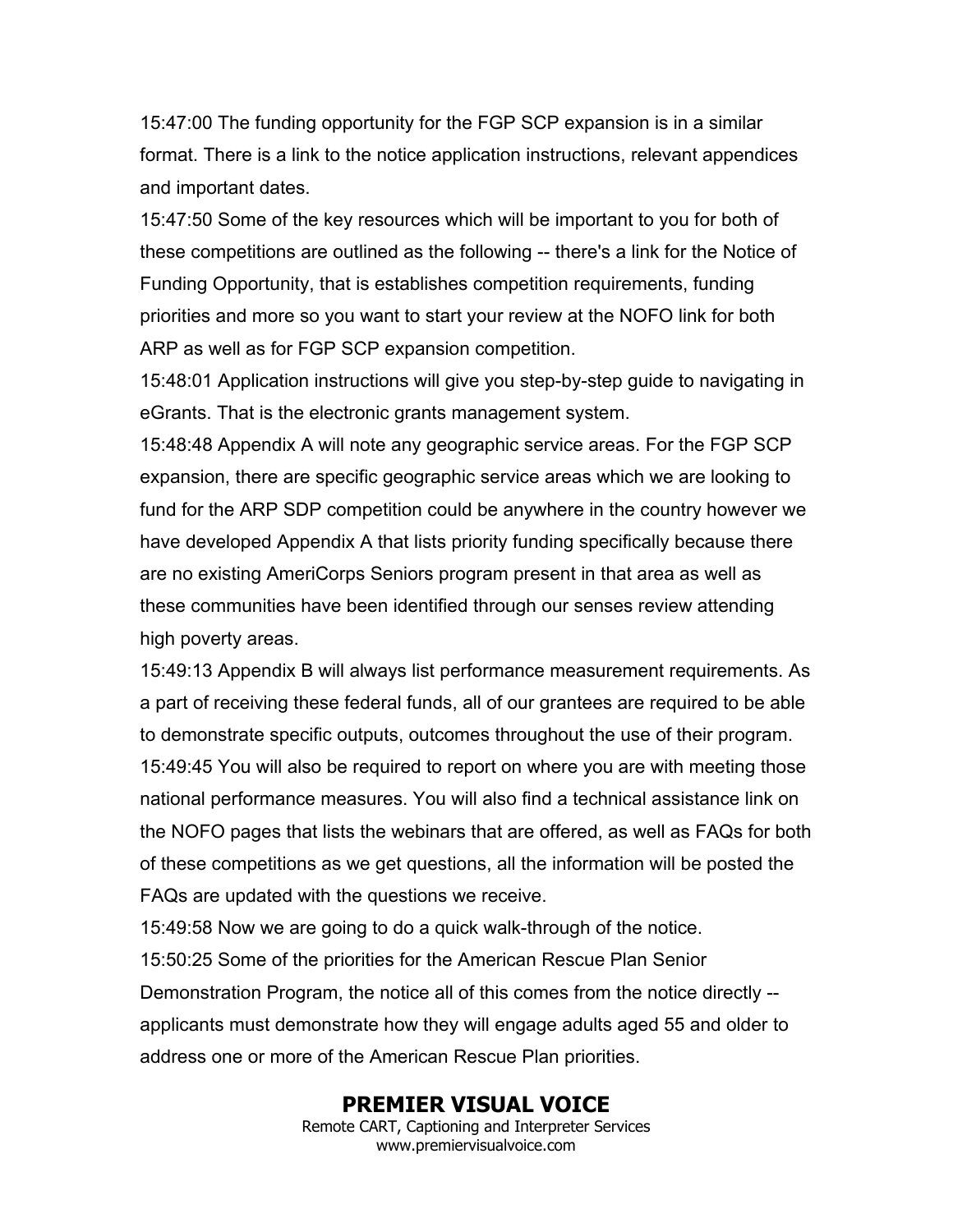15:50:47 Those are noted there. To establish and support programs in hard-toreach communities, and or those disproportionately impacted by CoVid 19, to support communities who historically underserved, marginalized and adversely impacted by persistent poverty and in equity.

15:51:11 We also are looking for programs that are focusing on the education loss that may have occurred as a result of last year's when the schools were closed or when the schools were dealing with remote learning.

15:51:25 So any learning loss as a result of that or any loss -- or any loss during summer programs. Applicants can propose projects along those lines as well as health and wellness, both mental and physical.

15:51:51 Specifically for the ARP, SDP program we are looking for efforts to - efforts that help focus on recovery from CoVid 19 pandemic.

15:52:21 Efforts to establish or support education vaccination, vaccination education, particularly in hard to hit or hard-to-reach communities or deal with a financial or job loss, education learning loss or community defined need that has increased or was born out of the result of the CoVid 19 pandemic.

15:53:12 That's the sole intent around the ARP Senior Demonstration Program effort. We are also wanting to make sure that our applicants describe how they seek to remove structural, racial inequities. A lot of this -- most of you know as a result of the CoVid 19 pandemic, it really shined a light if you will on a lot of the racial and economic inequities as relates to how some communities were hit harder than others.

15:53:41 As a result of the pandemic so this is our attempt -- this is our intent to help to bridge building around that. We are also asking programs really could provide a program to address CoVid 19 recovery anywhere in the US or in the communities or US territories we have identified on Appendix A.

15:54:04 Again, applicants may propose program -- programming anywhere in the US or specifically in the communities in the US territories that are listed on Appendix A, list of priority areas.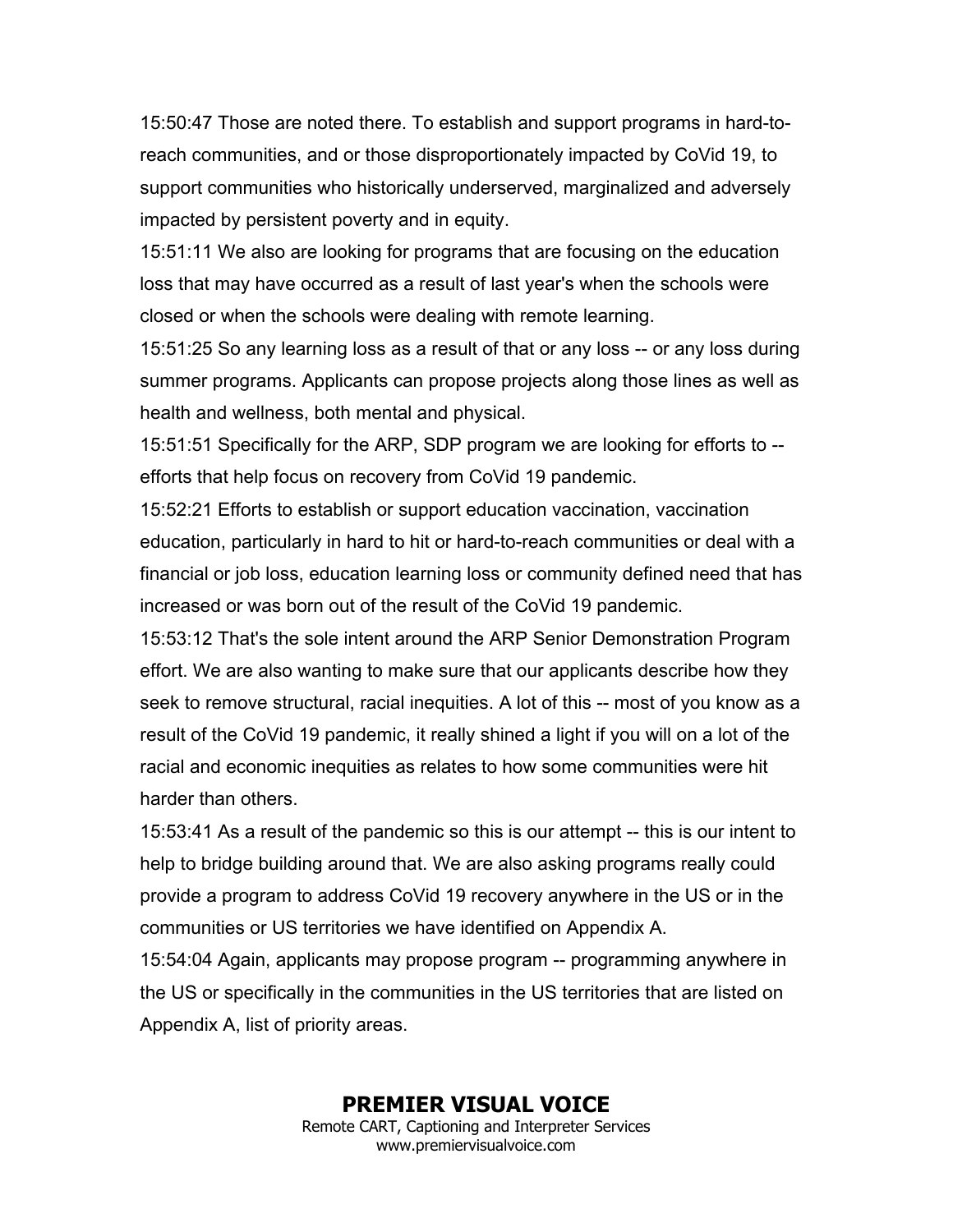15:54:28 The notice goes into detail about the volunteers and the intended outcomes of their service. That must be present in the narratives. I am not going to spend time reading through all these but I want to call your attention to it in the notice.

15:55:05 We expect that there are outcome based performance measures and there are specific budget requirements that are outlined here. If you are proposing to provide a stipend for the volunteers, there's a formula for your use on \$7500 per one VSY or volunteer Service Year.

15:55:35 If you are proposing a program where the volunteers will not receive a stipend, the formula would be \$1000 of federal funding per unduplicated volunteer. The notice goes into great detail about how you would calculate your budgets around us. I am not going to spend much time on that today but I want to make sure that you pay attention to those areas.

15:56:16 The notice also provides information about the planning period. For the American Rescue Plan SDP program. This is new and unique opportunity of developing including in your project plan a six month area of planning period in your application.

15:56:50 These grants will be awarded for two years of funding, so you will have two years to implement your program, and the notice provides an opportunity for you if you wish to include within that two years a six month plan -- planning period or if you're ready to hit the ground running, you will have the full 24 months to implement your program.

15:57:09 There are specific narrative sections in the application that the notice talks about. You want to pay particular attention to those criteria into those different sections.

15:57:45 The notice for the American Rescue Plan SDP program, there's a range for dollar amounts for projects. We expect to make awards in the range of 100,000 to 500,000.

15:58:18 The performance period in the budget period is a two year period. All performance measures targets should reflect your two year goals, and the

# **PREMIER VISUAL VOICE**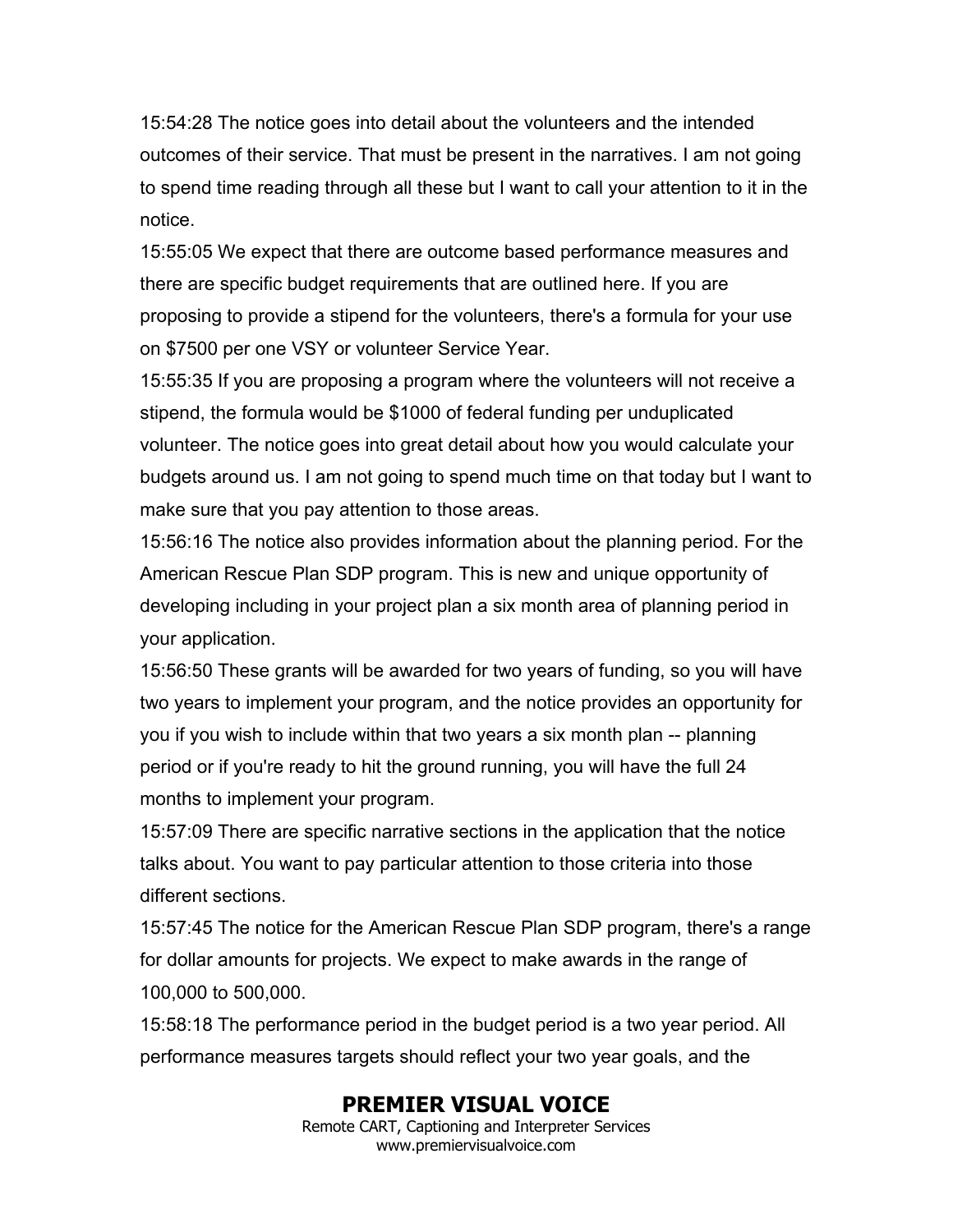performance period for this program, all programs should be expected to start July 1 of 2022 and finish the program on June 30, 2024.

15:58:42 The NOFO for the American Rescue Plan also talks about a match requirement. All applicants are required to have 10% match, regardless of whether or not you will place volunteers with a stipend or no stipend.

15:59:08 There are page limits. You are encouraged to develop your application in a Word document to make sure that the page limit does not go over 15 pages. 15 pages, doublespaced, and that's what you would enter into eGrants.

15:59:27 The page limit does not include the cover sheet, which you will see what you start the application in eGrants, the executive summary, there's a specific template you have to follow for the executive summary, and that is also highlighted in the notice.

15:59:48 The program design, organizational capability, cost-effectiveness and budget adequate to -- adequacy and other narratives are considered parts of your application and are included in the 15 page count limit.

16:00:08 The budget, there's a budget screen and a budget narrative. Those pages are not included in the 15 pages. There's a section on performance measures. Performance measures sections are not included.

16:00:42 The deadline for submission of the American Rescue Plan Senior Demonstration Program is February 3, 2022. 5:00 PM, Eastern time. We strongly encourage you to create if you don't have one already, and eGrants account to begin your application at least three weeks before the deadline.

16:01:05 You should draft your application as a Word document and then copy and paste it into the appropriate eGrants fields. Because eGrants has a tendency to be -- a little bit temperamental at times, you do not want to wait until the last minute to create your application and try to submit it.

16:01:27 We strongly encourage folks to start that process at least three weeks before the deadline, sooner than that if you are able to do so. There are also two documents that will be required and you will be sending SDParately.

#### **PREMIER VISUAL VOICE**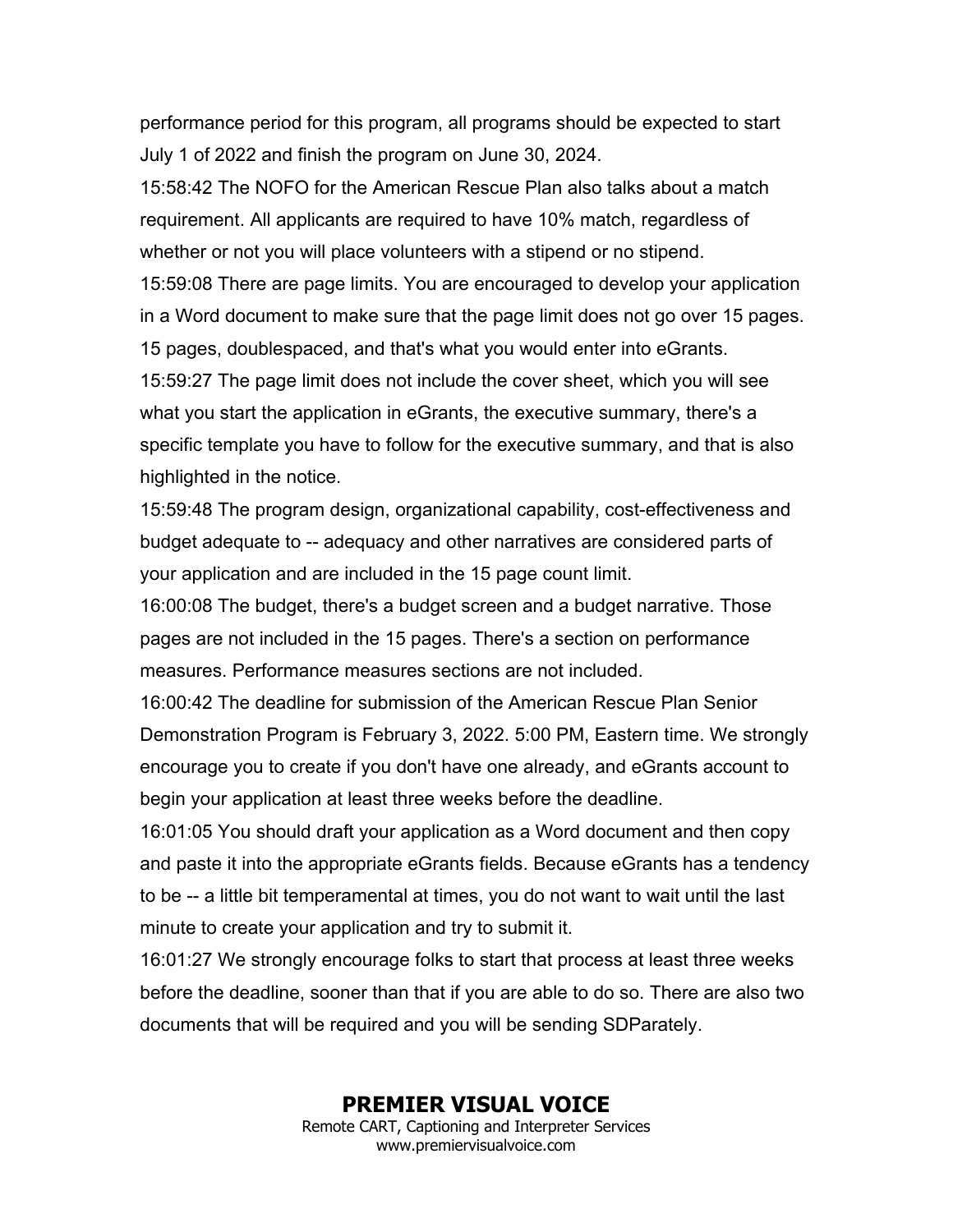16:02:05 Those two documents are outlined in the notice, one of them is diversity survey. The other is financial management survey that you will be required to submit. The notice goes into great detail about the process for late applications. If on that day, on the last day you try to submit your application and you are having problems, or as you are looking to submit your application and you encounter problems before the deadline,

16:02:28 You are instructed to contact eGrants help desk and receive a ticket number. You want to make sure that you pay extremely close attention to the late application section of the notice. To make sure you are in compliance for that. 16:02:57 I am going to cover what is different regarding the FGP SCP replacement opportunity. Those priorities -- we are seeking to fund the specific FGP SCP programs in communities where we lost programming.

16:03:21 The Appendix A for the FGP SCP replacement opportunity, those communities that are identified on Appendix A are the only communities that you can apply, that your grant application should address.

16:03:59 Both obviously for the FGP SCP replacement volunteers have to be over age 55 and for the SCP program, those volunteers help seniors to live independently in their homes and for the FGP program, volunteers over age 55 are serving school-aged children either kindergarten or school-aged children 16:04:22 Who have been identified as a need of special help. Many of those volunteers are placed either at Head Start communities or in school sites. You want to make sure that you have an arrangement with those partners to ensure placement in those locations.

16:04:41 Grant applications may propose to serve in more than one open geographic service area that is listed on Appendix A. You would do that in one application. Rather than submit in multiple applications.

16:05:06 There is an example for example, if you wanted to propose to serve in one open geographic service area for example ABC county in Florida, then that would be your geographic service area that you are noting in eGrants.

**PREMIER VISUAL VOICE**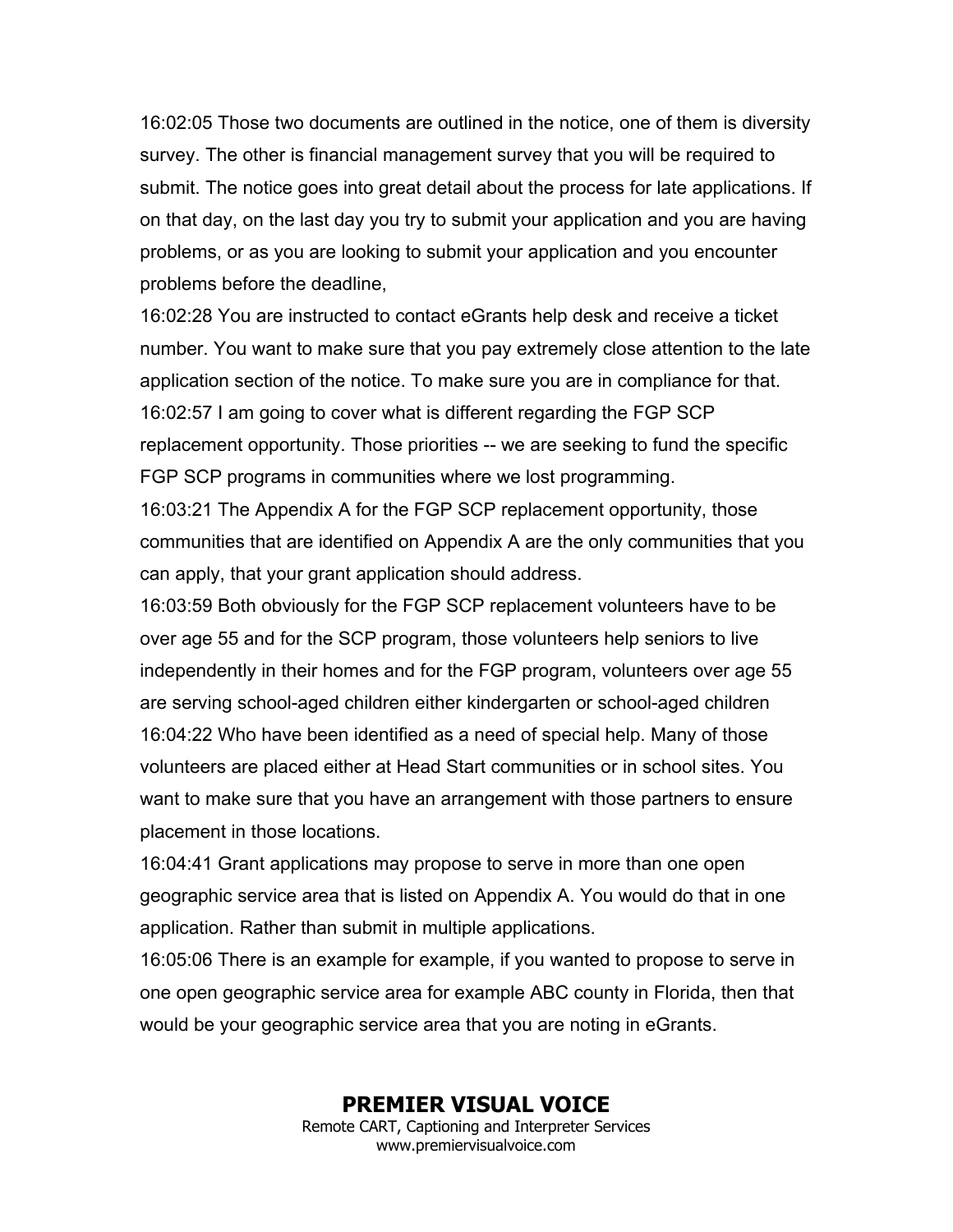16:05:18 If you want to serve in ABC county, another County XYZ, then you would include both of those service locations in your one application. 16:05:37 I think we are at the third and final phase of our presentation. We will have a quick poll before we open it up for questions and answers. 16:05:40 I will turn it back over to Calynn.

16:06:10 >> We have two more questions coming up -- scroll down to answer the first and second. Quick check, applications are due, is it December 30, December 30, 2021 5 PM Eastern, February 3, 2022 at 5 PM local time zone or February 3, 2022 no later than 5 PM Eastern? That's the first question.

16:06:35 I could see that majority of you are set -- are selecting February 3, 2022 no later than 5 PM Eastern which is correct. If you have questions, send them to -- please select an answer in the poll.

16:06:54 We could end the poll and -- the correct answer you could see on the screen.

16:07:14 Thank you all for participating in the first and second sets of polls. Now we will open it up for questions. Please use the Q&A question -- please use the Q&A section for questions.

16:07:32 We have questions that have come in so we could lump your response together how about if it's a cash match or could it be in kind?

16:07:48 >> The notice speaks to the cash match so you want to pay attention to that but it is cash or in-kind or a combination of both.

16:08:09 >> Couple questions about the planning period. We could get those directed to the NOFO -- is a six month planning period in addition to the two-year period?

16:08:21 >> Planning period is inclusive of the two-year period so if you had six month planning period and you are left with 18 month program limitation.

16:08:47 >> Thank you. We also have a lot of questions about Appendix A. We can drop a direct link to the Appendix A for the ARP SDP program but if you could clarify between Appendix A between the two programs.

## **PREMIER VISUAL VOICE**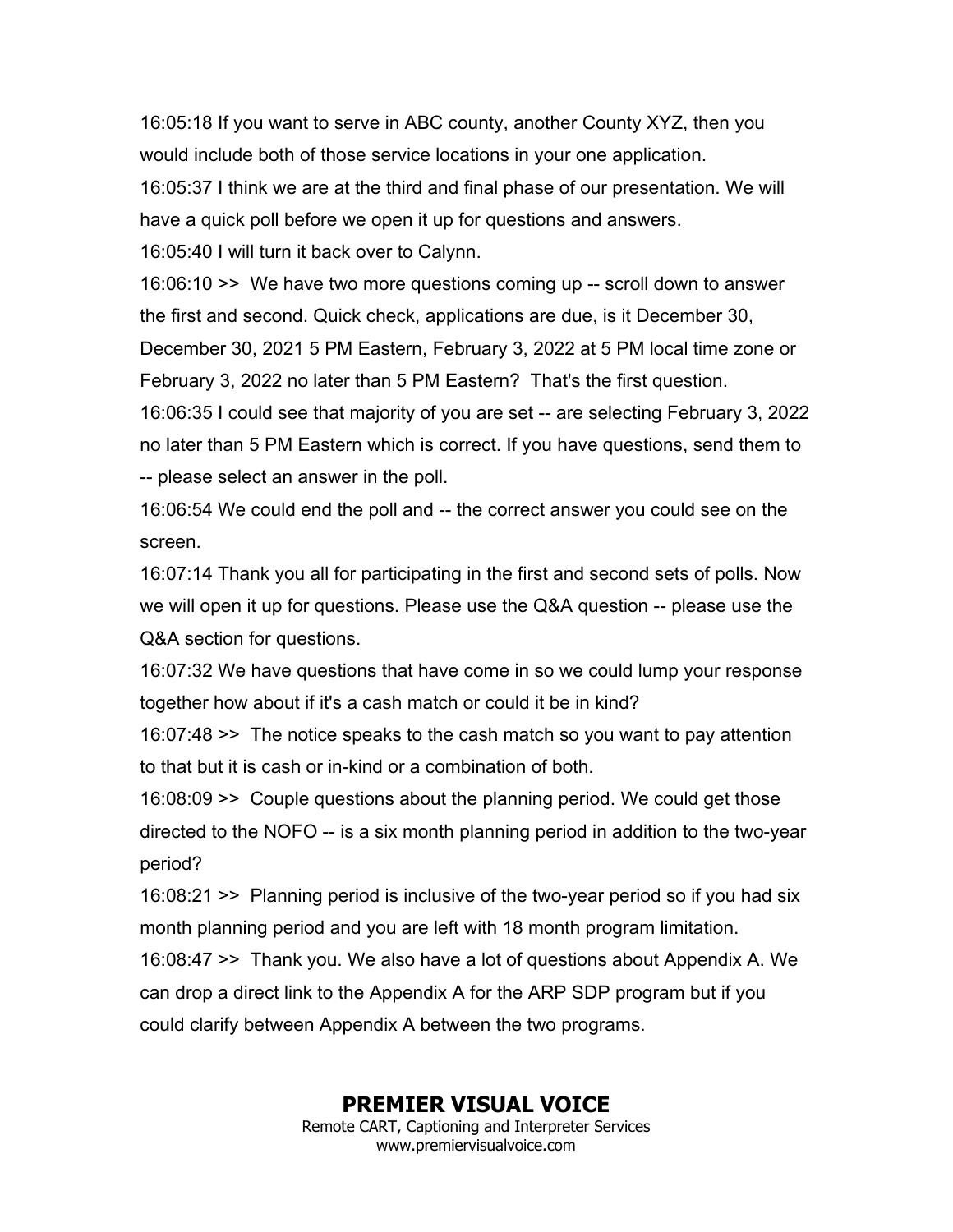16:09:18 >> The Appendix A for ARP Senior Demonstration Program identifies communities where we know there are no AmeriCorps Senior programming, as well as have been identified from our senses review of being high poverty area. 16:09:26 We are very interested in receiving applications that address those communities.

16:09:50 However, for the American Rescue Plan demonstration program, you do not have to only select those locations that are on Appendix A. You could propose programming in any part of the US.

16:10:16 Appendix A for the American Rescue Plan Senior Demonstration Program are areas that we know we don't have programming in as well as they have high poverty rates, so we are interested in receiving applications from those communities however you can propose programming anywhere in the United States.

16:10:37 For the FGP SCP expansion, you may only apply for the locations for the counties, cities that are on Appendix A. You can't propose fundings, a program, anywhere else other than what is on Appendix A.

16:10:51 >> Thank you. Hopefully that clarifies everything.

16:11:08 There's a lot of questions about the stipend. Is the stipend to paper volunteers assumed to be in the grant? Ask for 100,000 includes stipend paid out to volunteers?

16:11:27 >> Yes, it does. Stipends can be included in the grant or could be considered a part of the match that the grantee proposes. I think I saw a question about what's the difference between stipend and non-stipended.

16:11:47 Stipend volunteer is volunteer that receives a stipend, it's not a salary. It's just a small amount of money to help offset some of the expenses they may incur as they are volunteering.

16:12:11 It's provided by the grantee or the grantee has an arrangement with the partner and organizations they are going to be placing volunteers with to handle the payment of stipends to the volunteers that are placed there.

# **PREMIER VISUAL VOICE**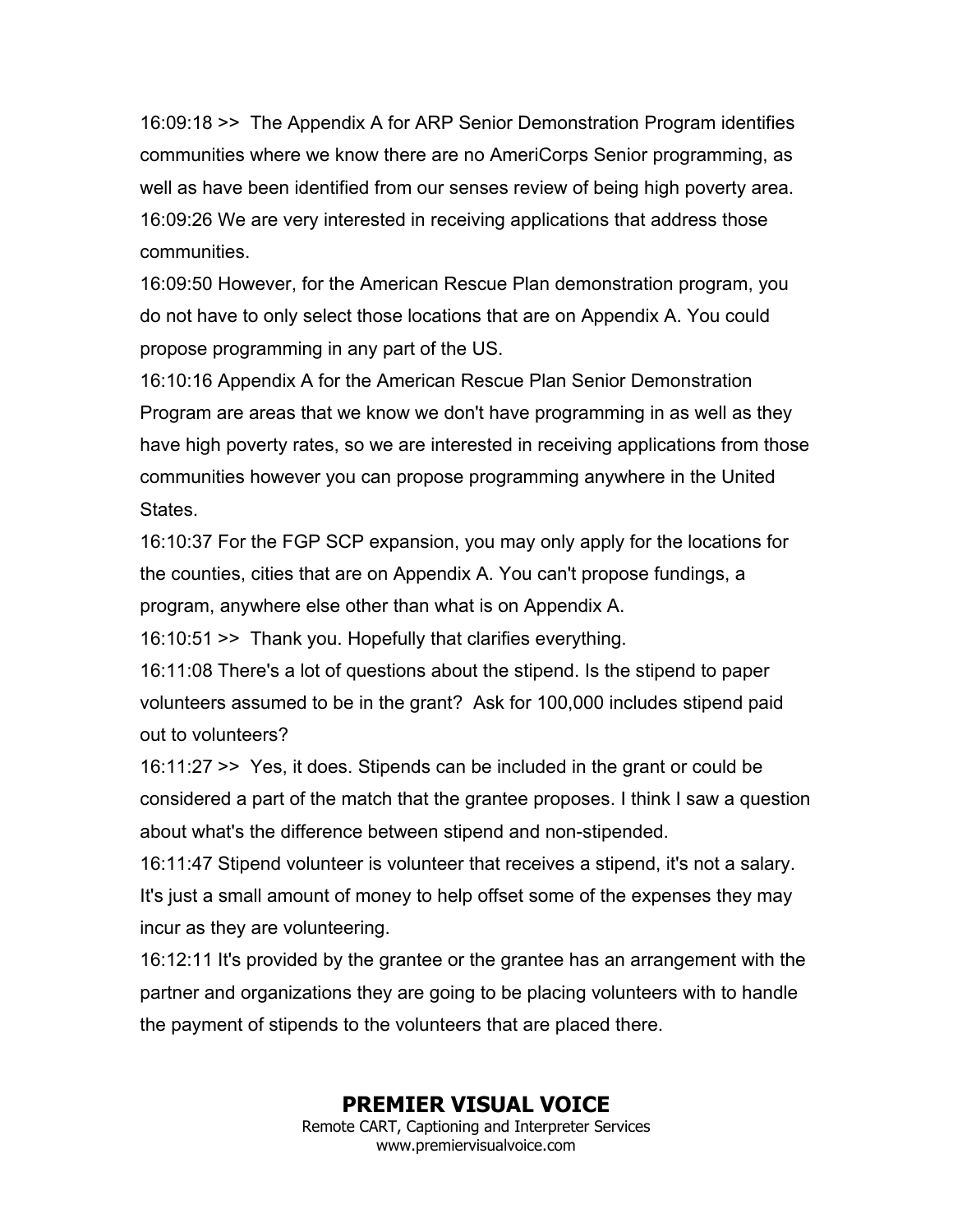16:12:52 Non-stipended volunteers are volunteers who are like RSVP program, they are individuals that don't receive a stipend will stop they are serving a limited amount of time and I think they may do an hour or two at their sites but versus the other members receiving a stipend are serving at least 20 hours of their time at the placement location.

16:13:20 For FGP SCP replacement, you -- your only option if you are applying for one of those grants is a stipend option. You cannot request non-stipended positions for FGP SCP expansion.

16:13:36 >> We are getting questions about remote access so one of them is - for the RSVP program, are there restrictions on members working remotely? 16:14:05 >> No, there is not. We are still in the midst of a pandemic and I realize a lot of program structures may have changed to allow volunteers to serve in a safe manner, so programs may propose remote opportunities, in person opportunities.

16:14:25 It is left up to you, depending on what is going on in your community. Plus the level of infection rates that are going on, vaccination rates. All of those could be factors as you think about how you want to structure your program. 16:14:48 >> Question about new organizations. May be a quick comment on new organizations for the ARP Senior Demonstration Program and the FGP SCP.

16:15:14 >> The ARP SDP competition, we are looking for and also stated in the notice -- in the notice, we are looking for organizations that don't have a current grant with AmeriCorps Seniors.

16:15:27 You may have had a grant in the past but it's closed, this is the opportunity for you to apply. If you are totally new to our agency, never received funds from us, then this is an opportunity for you to apply.

16:15:43 That is what -- that is the pool of applicants we are looking for, for this competition. We just recently closed a competition that was only open for current grantees to apply for ARP funds.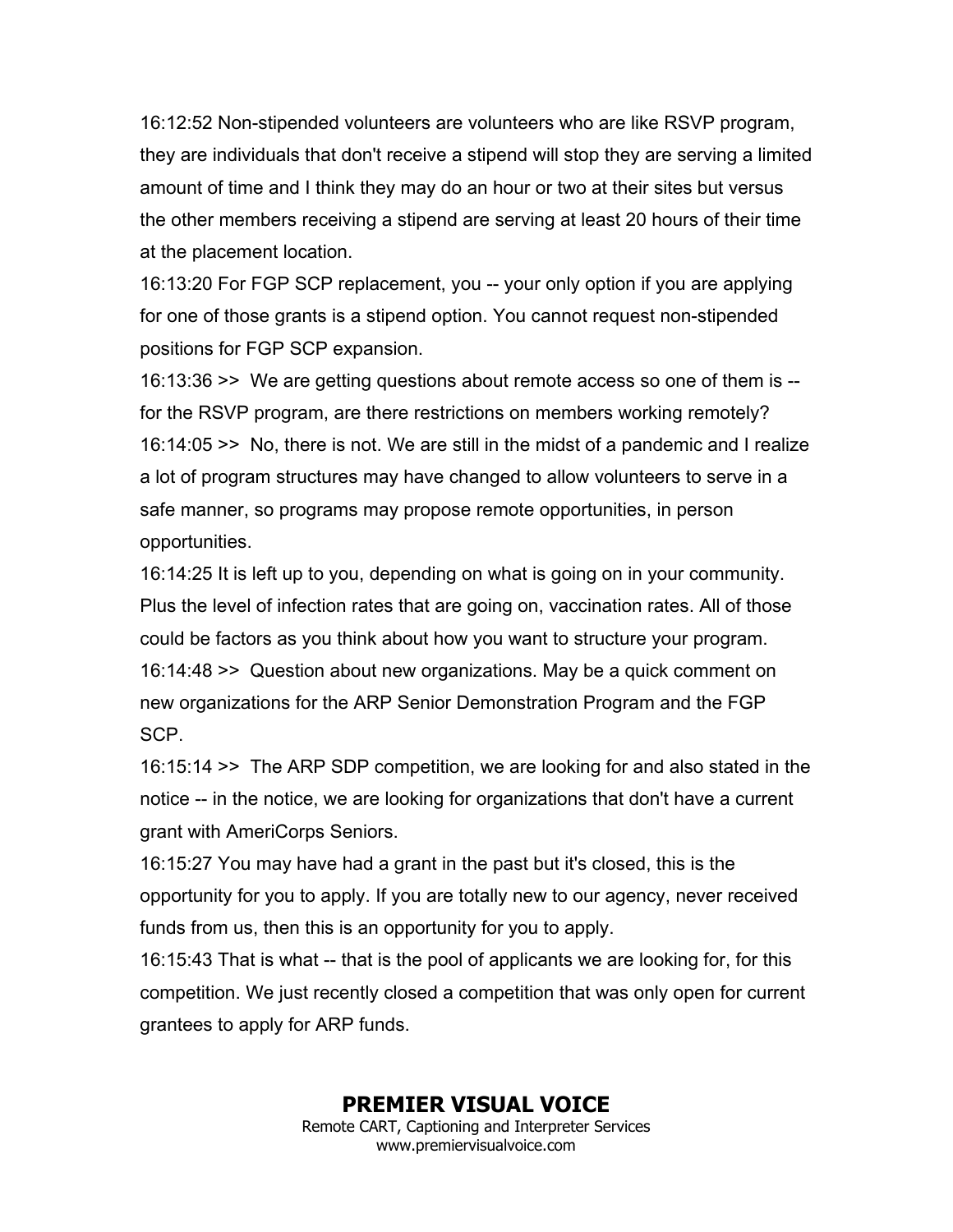16:16:06 This notice that we have open right now, we are looking for applicants that are new to us, never received any money from us before or they received money from us in the past but they don't have a current grant with us.

16:16:28 For FGP SCP, it could be anyone who has never received money from us, has a kind grant or had a grant from us in the past. It's completely opened.

16:16:46 >> Thank you. This came up yesterday but would be helpful to repeat it since there's a lot of questions on it -- question is, is there a place you could go to locate areas that have AmeriCorps program?

16:17:01 >> Yes, there are several ways to identify if there's a AmeriCorps Seniors program that exists in your community. One is the Pathfinder. It's a location on our main AmeriCorps.gov website.

16:17:33 Through that search, you could pull up and identify what programs are operating in your area. There's also a list of organizations that have received recent grants from us that's located on our press and communications page on our AmeriCorps.gov website.

16:18:07 You can determine locations that way as well. Or you could reach out to regional offices. There are regional offices that exist. Or you could send email to American rescue SDP. We will respond to those emails.

16:18:14 >> Clarification of eligibility, does it matter if they are for-profit or nonprofit organization?

16:18:41 >> You have to be nonprofit organization. The NOFO also lists eligibility requirements IQ could be state agency -- you could be state agency, Indian tribe and you want to pay attention to both of the notices they provide examples of eligibility.

16:18:59 >> Question about funding opportunities if they will be eligible for renewal after grant period ends? Perhaps respond the ARP versus FGP SCP. 16:19:10 >> We will add that to FAQ and that's not something that I feel like I could adequately answer today. We will add it to the FAQ.

### **PREMIER VISUAL VOICE**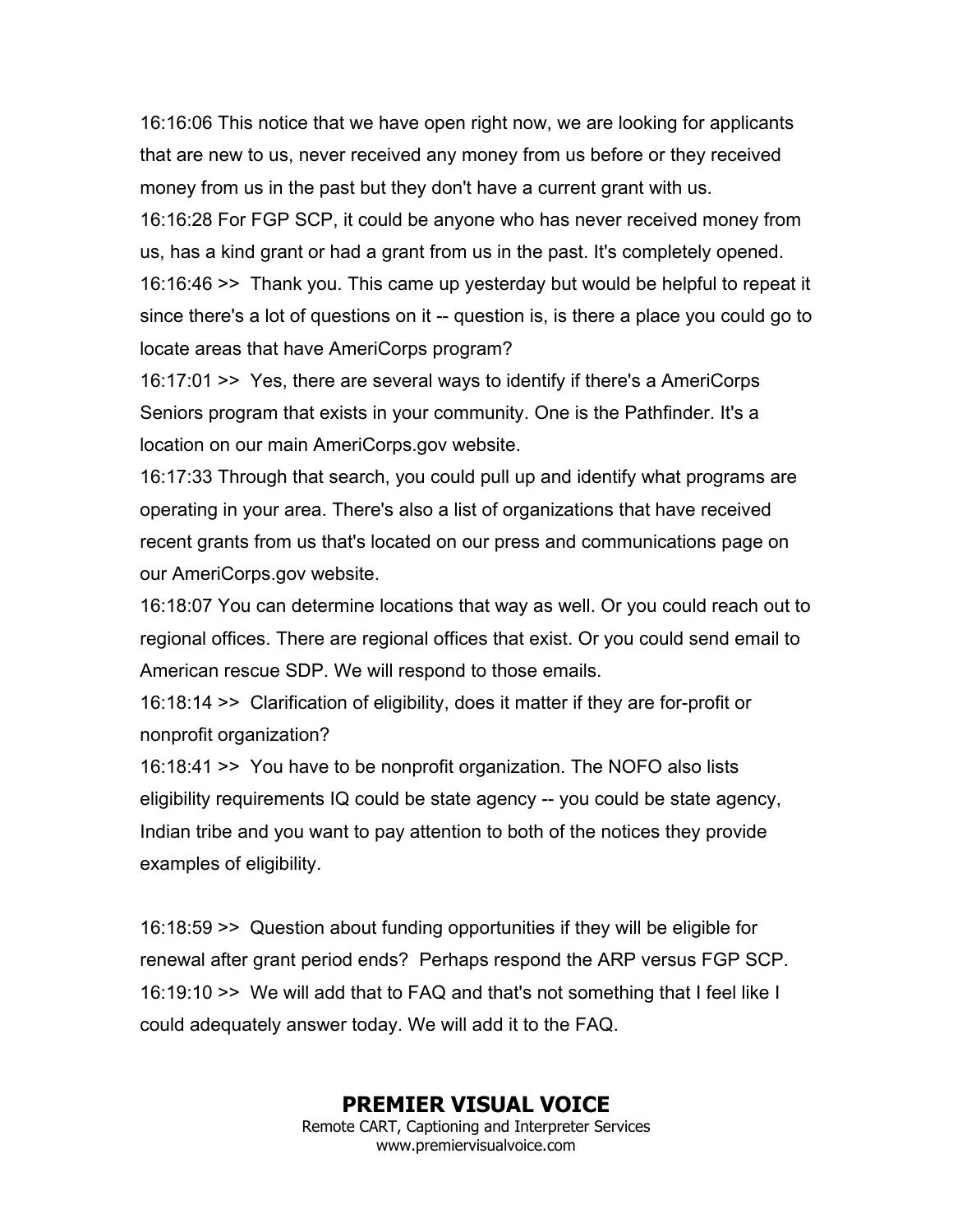16:19:25 >> If you go to either of the links that we provided for the funding opportunities, there's a link for the NOFO and Appendix A and as well as FAQs. 16:19:45 Let's see what else is coming in. There's a question about unduplicated senior volunteers. Asking how you know if they are already part of the program in their communities?

16:20:19 >> Looking for programs to be able to determine that for us. We use our reports -- our reports and information that grantees provide for us to report to Congress the outcomes of all of our programs.

16:20:32 Programs have a sense of who their volunteers are. They could ask the volunteers if they serve in any other programs so we could flag that for reporting purposes.

16:20:55 Basically, it is up to the program to determine that volunteers are unduplicated volunteers. That means you're not counting the same person twice to do the same thing.

16:21:06 >> Couple questions about allowable and not allowable expenses and that's included in the NOFO?

16:21:13 >> Correct, refer to the NOFO.

16:21:35 >> We are still getting questions about Appendix A and asking why some counties are in bold? Does not say for which program.

16:21:53 It's for that ARP SDP and there are other priority counties that are bolded. These are updated.

16:21:56 [Crosstalk]

16:22:10 >> If there were changes that were made to Appendix A, it would be signified that way, that means they were added to Appendix A.

16:22:18 >> Is the opportunity going to be available annually or is it one time RFP?

16:23:00 >> I cannot speak to the future. The American Rescue Plan provides funding through 2024. For the FGP SCP expansion, those opportunities only made available when we have an existing grantee that has to relinquish or close

# **PREMIER VISUAL VOICE**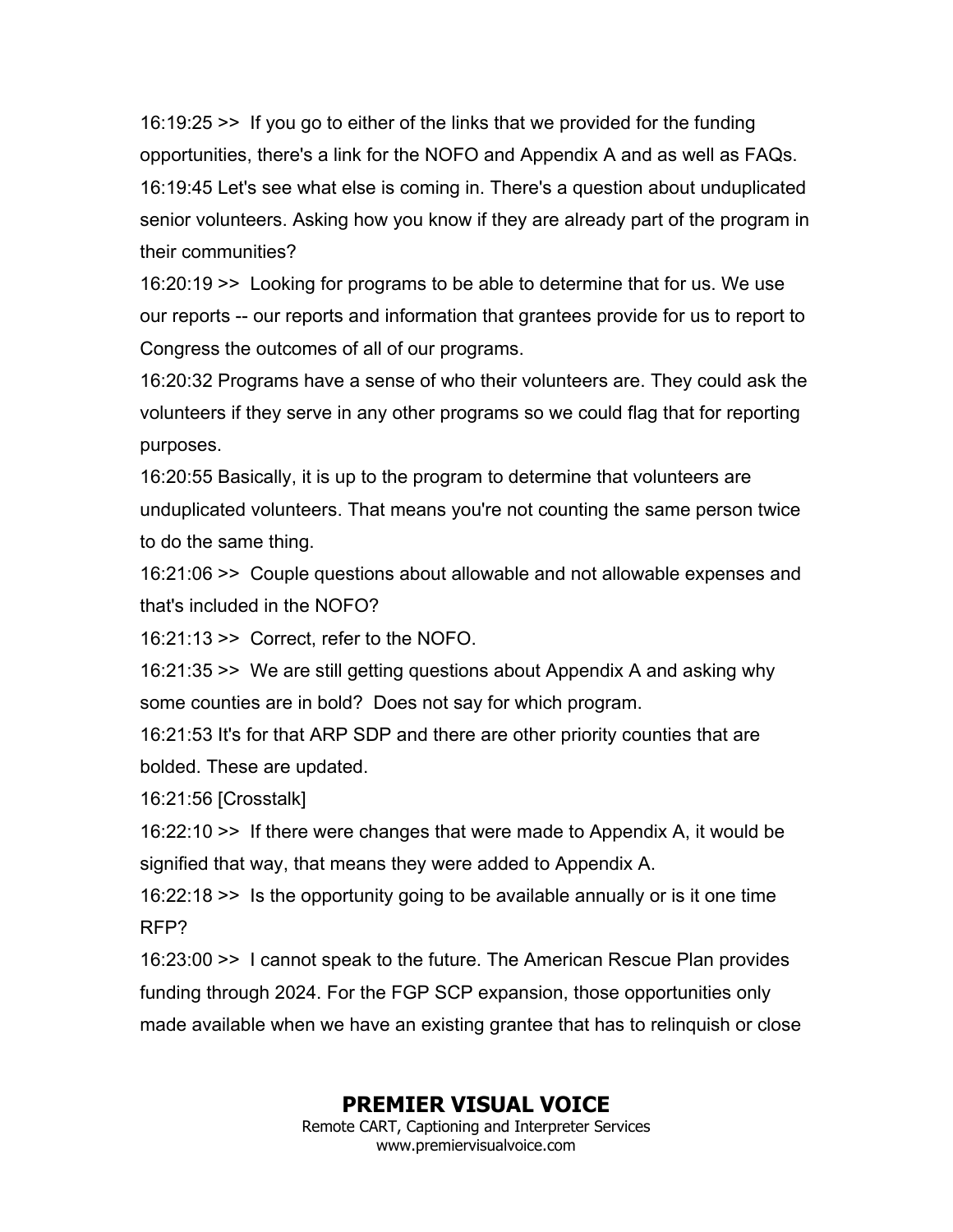down for number of reasons, and we want to ensure that service continues in some fashion in those communities.

16:23:23 That is how those locations are determined for the FGP SCP replacement opportunity. If a program ceases to exist and it's listed in our next NOFO and if we don't have folks that relinquish, there's no opportunity that we will be able to post.

16:23:28 I feel like I was rambling but I hope that makes sense.

16:23:33 >> Pretty much it's not known because you can't predict the future. 16:23:42 >> Yes

16:23:46 >> Questions about if they try to serve multiple counties in one state, do they need to submit one application for the state or multiple applications? 16:24:13 >> One application. I'm assuming -- it's for both, one application. I think two years ago we had a competition where people had to submit multiple applications, and it truly was not one of our best practice moments.

16:24:32 We are looking to reduce the burden from applicants, so we are requesting one application, but for future reference, the notice will always outline if it's single application or multiple applications that have to be submitted.

16:24:42 >> [indiscernible]

16:24:48 If you request \$100,000, is it for the two-year period?

16:24:57 >> You are requesting a two-year budget.

16:25:25 >> Funding for the project planning period subject to volunteer Service Year, VSY dollar ratio of the 1000 for non-stipended or 7500 for stipended if we're planning period do we need to catch up on volunteer mobilization later in the grant period?

16:25:49 >> It's all determined on how you outline your performance for those volunteers. You will have a period of time where you don't have any balancers placed, and then after that, you will have volunteers placed they are receiving stipend.

16:26:11 All of that should be explained in your budget narrative. As well as in the budget itself. I feel like I'm not answering the question directly will stop but

# **PREMIER VISUAL VOICE**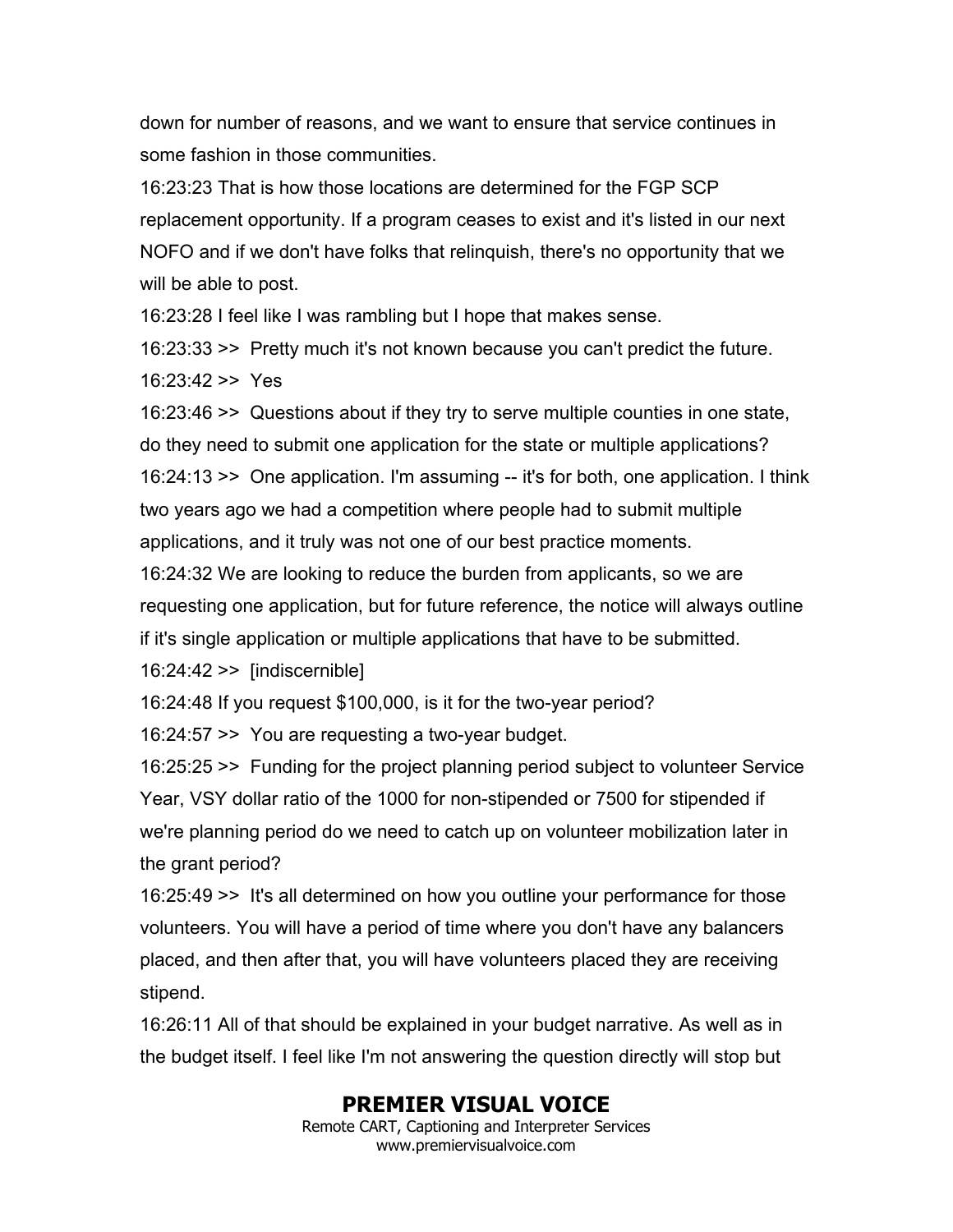generally, you want to follow what is in the notice. We will not be expecting if you have a planning period, we won't be expecting volunteers to be serving during that time.

16:26:33 If there is some justification that needs to be made for VSY, we could do that. Please make sure -- the notice addresses how to handle the six month planning period so make sure that you take a look at that in the notice.

16:26:49 >> Question about if the nonprofit has to be physically located in the areas they will be receiving? We talked about remote support but this is one that's not physically located in the area service.

16:26:53 >> If it's not in the state proposed to be served?

16:26:55 >> Correct.

16:27:28 >> That's fine. I'm assuming the nonprofit has partners and will be able to describe in their application the role and placement of volunteers and the role of service locations, but do they have to be in the same place, the agency that received the grant have to be in the same state? The answer is no.

16:27:43 >> We have three minutes left. How many applicants we are at -- how many applicants are we anticipating?

16:28:00 >> I don't know. [laughing]. Don't want to speculate. I won't know until about 5:01 PM, Eastern standard Time on February 3. [laughing].

16:28:14 >> Can a current board member be an AmeriCorps volunteer?

16:28:34 >> I don't know how to answer that. I don't know how that is specific to the program so that sounds like a question to either go to the email mailbox or if you are existing program, to your portfolio manager.

16:28:49 >> I think it's important to note and I know there's a lot of questions coming in that we cannot answer and we have the email as well as portfolio manager could assist if you are a current grantee.

16:29:18 >> Before we wrap up, I want to say thank you for everyone who participated in today's training and for signing up and showing up. The hope that you have gained new information as it relates to these funding opportunities on

# **PREMIER VISUAL VOICE**